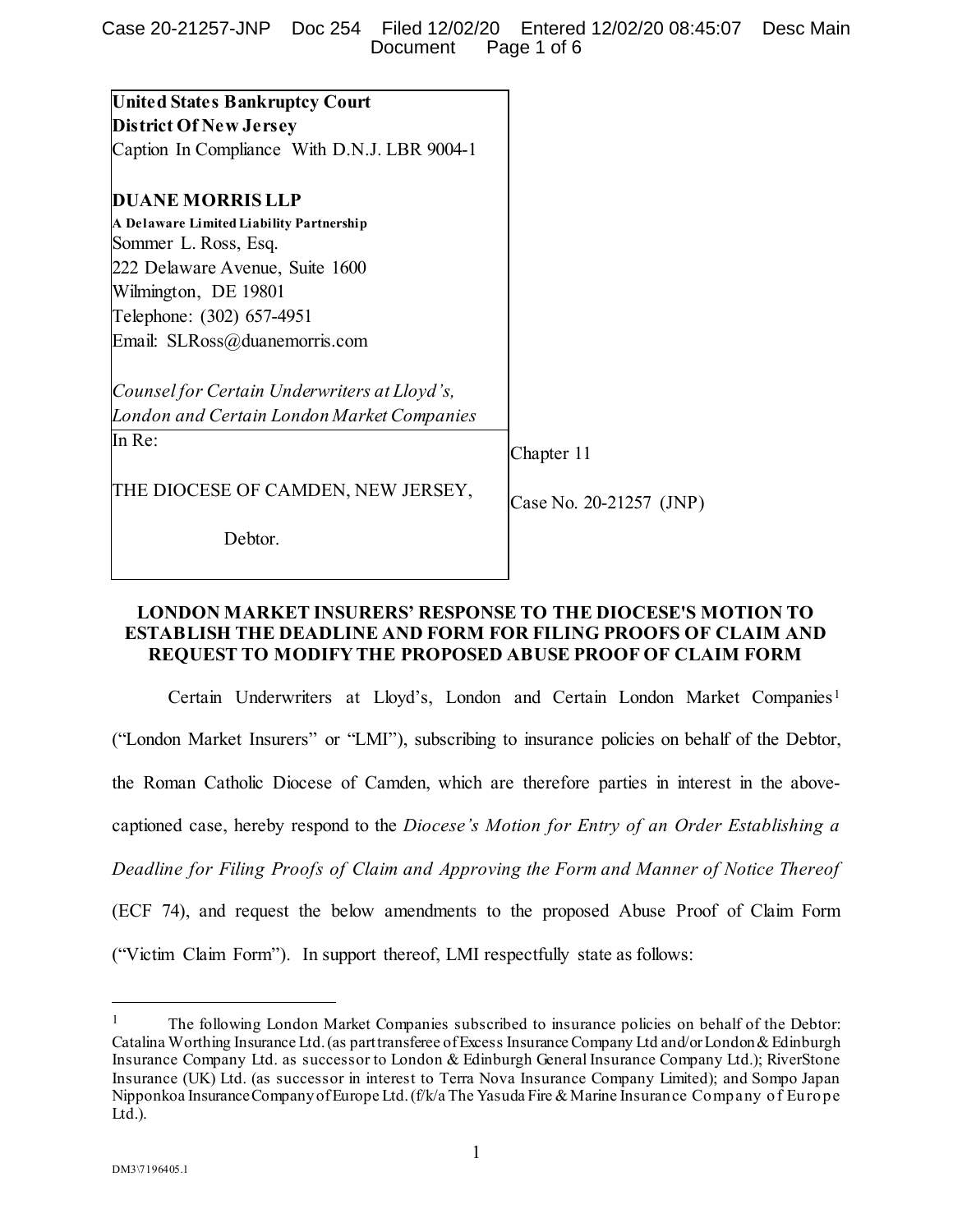#### Case 20-21257-JNP Doc 254 Filed 12/02/20 Entered 12/02/20 08:45:07 Desc Main Document Page 2 of 6

1. Due to recent statutory amendments, claimants who allege they were sexually abused as children decades ago are now able to bring civil claims that are otherwise barred by the statute of limitations. N.J. Stat. Ann.  $\S$  2A:14-2a and 2A:14-2b. LMI and the other Insurers are now, for the first time, learning about these claims and the only information they have to assess liability and coverage are (a) the Complaints filed in lawsuits brought prior to the bankruptcy; and in some cases, (b) documents related to the Archdiocese of Newark and the Diocese of Camden, Metuchen, Trenton and Paterson Independent Victim Compensation **Program..** Generally, Insurers have the opportunity to conduct investigation and discovery to assess the credibility of a claimant who brings a civil action, to seek corroborating evidence, and to evaluate liability as well as damages, based on the evidence and the legal theories asserted. These opportunities are curtailed significantly where, as here, revived claims are allowed to be brought, the parties are placed on tight deadlines to assess and respond to claims, and limited information is made available. **LMI insured a number of dioceses around the country.** Many of the insured dioceses have already filed bankruptcy, and without exception, each of those bankruptcy cases was resolved by global mediation and settlement of the abuse victims' claims against the diocese and its related parishes and organizations (collectively "Catholic Organizations"). The primary motivation for the parties to seek a global settlement, rather than only a settlement of the claims against the diocese, is that neither the claimants nor the insured entities wished to conclude the bankruptcy case by initiating a coverage action. In other words, the claimants sought recompense, not additional litigation.

DM3\7196405.1 2. To achieve those settlements, the abuse victims had to supply sufficient information to the Catholic Organizations, and their insurers (collectively with the Catholic Organizations, "Parties in Interest"), for the Parties in Interest to adequately assess: (a) the Catholic Organizations' liability for each abuse claim and the amount of such liability; and in turn (b) the Insurers' liability. In an effort to replicate these prior successful global mediated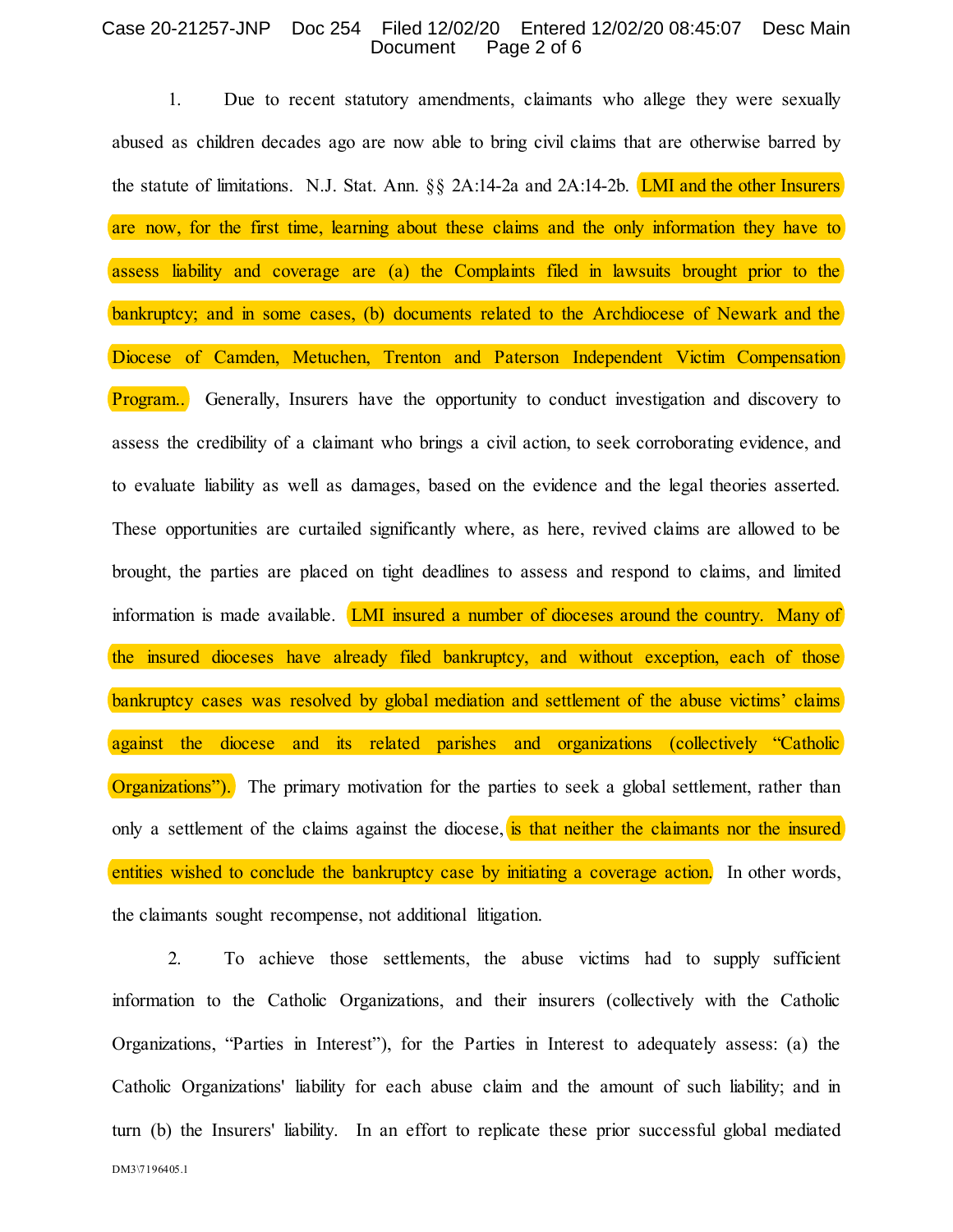#### Case 20-21257-JNP Doc 254 Filed 12/02/20 Entered 12/02/20 08:45:07 Desc Main Document Page 3 of 6

settlements, LMI propose critical revisions to the Victim Claim Form that will facilitate liability and coverage evaluation of each abuse claim. Without the additional information, the Parties in Interest could not achieve a mediated settlement unless the Insurers were to conduct substantial written and deposition discovery of each claimant sufficient to obtain the missing information. There is little doubt that such discovery would be contentious, expensive, and delay any settlement of this case. While LMI cannot guarantee that additional discovery may not be required in some cases, LMI's proposed modifications to the Victim Claim Form will certainly minimize such need and enhance all Parties' abilities to work towards a global mediated

settlement.<sup>[2](#page-2-0)</sup>

3. LMI propose the following modification to the third question in the section labeled "Part 3: Background Information":

Are you currently employed? To the best of your recollection, please describe **your work** history **for the last ten (10) years in which you worked**, including the name(s) of your current and past employers, the dates you were employed, the locations of your employment, and your job(s)/title(s).

This information will assist the Diocese and the Insurers in establishing the claimant's measure

of damages, as abuse claimants often allege loss of income and/or loss of earning capacity.

4. LMI further propose the following amendments to the section labeled "Part 4:

Nature of Complaint" (hereinafter referred to as "Part 4"). LMI propose modifying the first

question under Part 4 as follows:

Who committed the acts of Abuse against you? Individuals identified in this section will be referred to as the "abuser" in questions below. If applicable, you may identify more than one abuser. Please provide the complete name(s) of each abuser to the best of your recollection. If you do not know the name(s) of each abuser, please identify them by title, position**, relationship to you and/or** other description.

<span id="page-2-0"></span><sup>&</sup>lt;sup>2</sup> Attached hereto as **Exhibit A** is a redline version of the Victim Claim Form proposed by the Diocese. It includes the minimum changes LMI believe are necessary to proceed meaningfully with mediation, as set forth herein.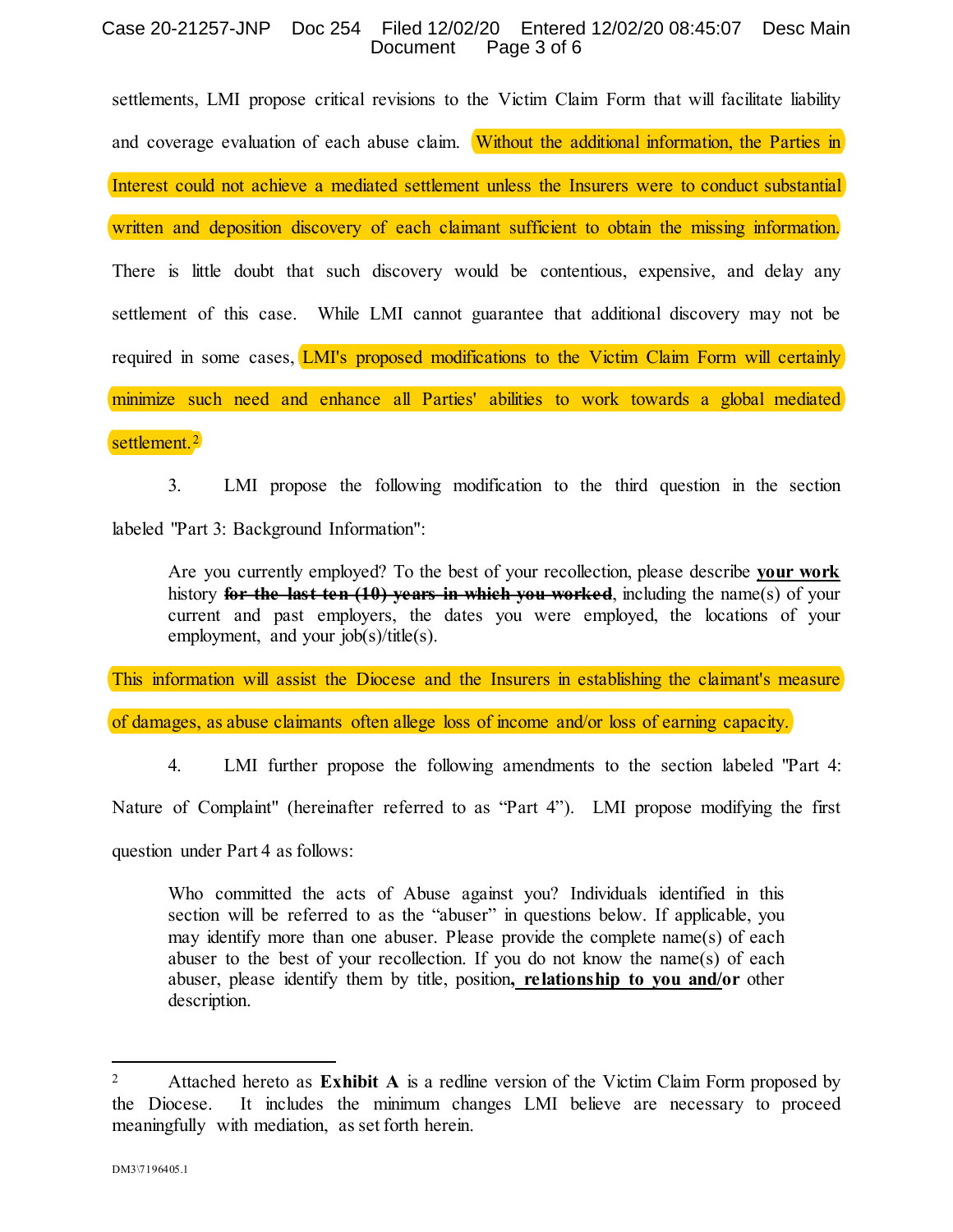#### Case 20-21257-JNP Doc 254 Filed 12/02/20 Entered 12/02/20 08:45:07 Desc Main Document Page 4 of 6

This will assist in determining the identity of the alleged abuser.

5. LMI propose modifying the second to last question in Part 4 as follows:

Did you tell anyone about the Abuse and, if so, whom did you tell (this would include parents, relatives, friends, representatives of the Diocese, counselors, therapists, doctors, and law enforcement authorities). If you did tell anyone, what did you tell them, **and** when **did you tell them and what did the individual say or do in response (if anything)**? You do not need to disclose any communications you may have had with an attorney.

This modification will: (a) help the Diocese and the Insurers identify corroborating evidence to

support the claimant's allegations; and (b) indicate if the Diocese had prior notice of allegations

of abuse.

6. Additionally for Part 4, LMI propose the inclusion of the following question:

**Do you personally know or have reason to believe that the Diocese knew that your abuser was abusing you or others before or during the period when such abuse occurred? If "Yes", please provide all information that supports your conclusion, including but not limited to: (a) the name of the individual at the Diocese who knew that your abuser was abusing you or others; (b) how and when such individual learned of this information; (c) describe what the individual was told or observed; and (d) how you came to have the information provided in response to this question.** 

These questions directly implicate the Diocese's liability, as common legal theories advanced by

claimants are negligent hiring, supervision and retention. Under New Jersey law, these claims require proof that: (a) the Diocese "knew or had reason to know of the particular unfitness, incompetence or dangerous attributes of the employee and could reasonably have foreseen that such qualities created a risk of harm to other persons"; and (b) as a result of the Diocese's negligence, the employee's "incompetence, unfitness or dangerous characteristics proximately caused the injury." *See G.A.-H. v. K.G.G*., 238 N.J. 401, 416 (2019).

7. Finally, LMI propose the following amendment to the last question in Part 4:

Were there any witnesses to the Abuse? If there were any witnesses, please list their name(s) and any contact information you have, including addresses.

This will aid the Diocese and the Insurers to identify any corroborating witnesses to the alleged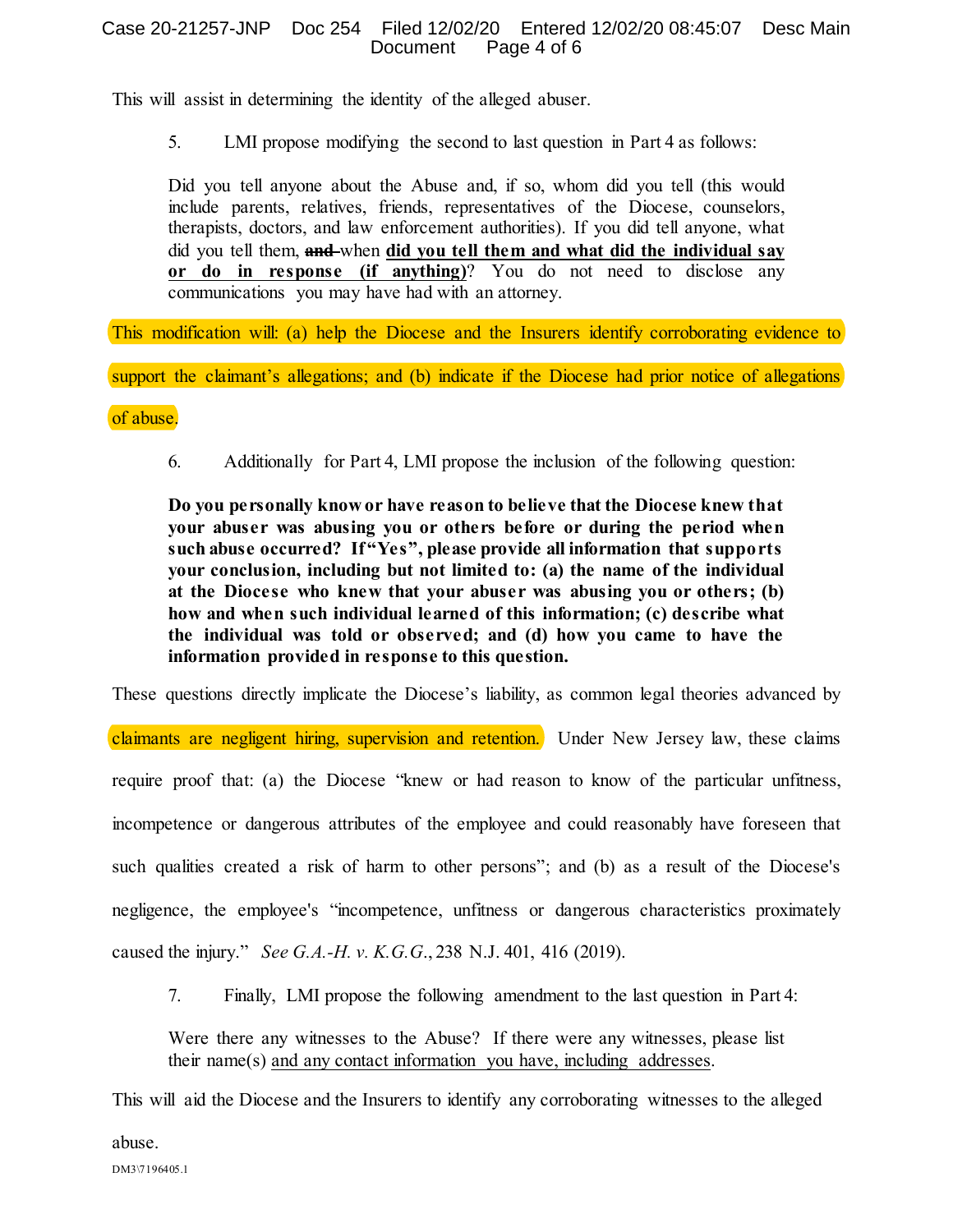#### Case 20-21257-JNP Doc 254 Filed 12/02/20 Entered 12/02/20 08:45:07 Desc Main Document Page 5 of 6

8. Without the pertinent information from the additional questions requested herein,

LMI could not reasonably assess the Diocese's liability and coverage, which will prevent LMI from meaningfully participating in settlement discussions absent substantial discovery. LMI's proposed modifications are intended to avoid the need for substantial additional discovery that would likely be onerous, expensive, and time-consuming for all Parties.

WHEREFORE, LMI seek to have the Court approve LMI's modification to the Diocese's proposed Victim Claim Form in order to ensure that sufficient information is available to LMI and other Insurers for purposes of evaluating the Diocese's liability and coverage for the claims, and preserve LMI's right to conduct post-claim discovery where necessary.

Dated: December 2, 2020 Respectfully submitted,

*/s/ Sommer L. Ross* DUANE MORRIS LLP Sommer L. Ross, Esq. (NJ Bar No. 004112005) 222 Delaware Avenue, Suite 1600 Wilmington, DE 19801-1659 Telephone: (302) 657-4900 Facsimile: (302) 657-4901 E-mail: slross@duanemorris.com

*And*

Russell W. Rotten, Esq. Admitted *Pro Hac Vice* Jeff D. Kahane, Esq. Admitted *Pro Hac Vice* Andrew E. Mina, Esq. Admitted *Pro Hac Vice* 865 South Figueroa Street, Suite 3100 Los Angeles, CA 90017-5450 Telephone: (213) 689-7400 Facsimile: (213) 402-7079 E-mail: rwroten@duanemorris.com E-mail: jkahane@duanemorris.com E-mail: [amina@duanemorris.com](mailto:amina@duanemorris.com)

*Counsel for Certain Underwriters at Lloyd's, London and Certain London Market Companies*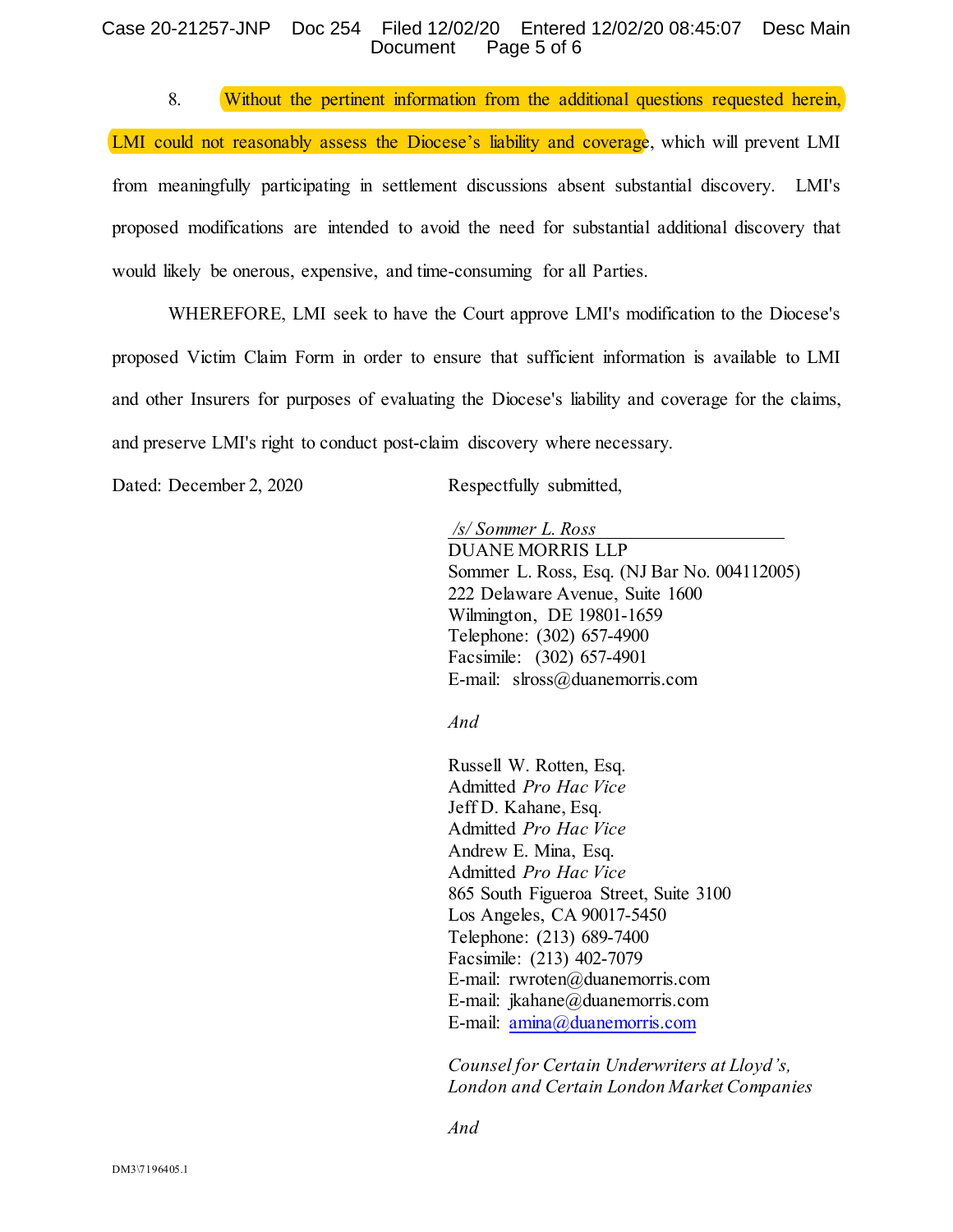# **CLYDE & CO US LLP**

Catalina J. Sugayan, Esq. Admitted *Pro Hac Vice* Preetha Jayakumar, Esq. Admitted *Pro Hac Vice* 55 West Monroe Street, Suite 3000 Chicago, IL 60603 Telephone: (312) 635-7000 E-mail: catalina.sugayan@clydeco.us E-mail: preetha.jayakumar@clydeco.us

*Counsel for Certain Underwriters at Lloyd's, London and Certain London Market Companies*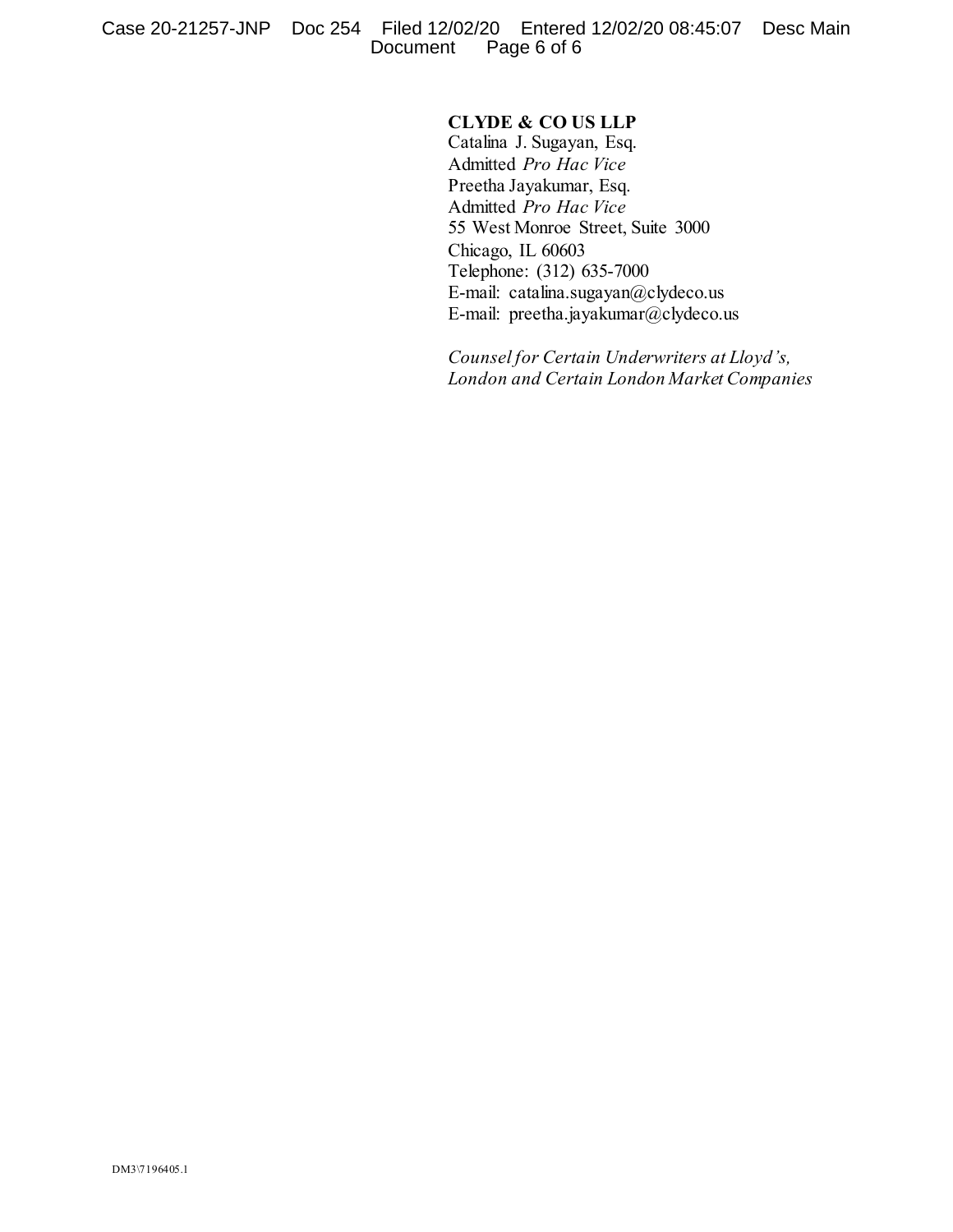Case 20-21257-JNP Doc 254-1 Filed 12/02/20 Entered 12/02/20 08:45:07 Desc Exhibit A Page 1 of 12

# **EXHIBIT A**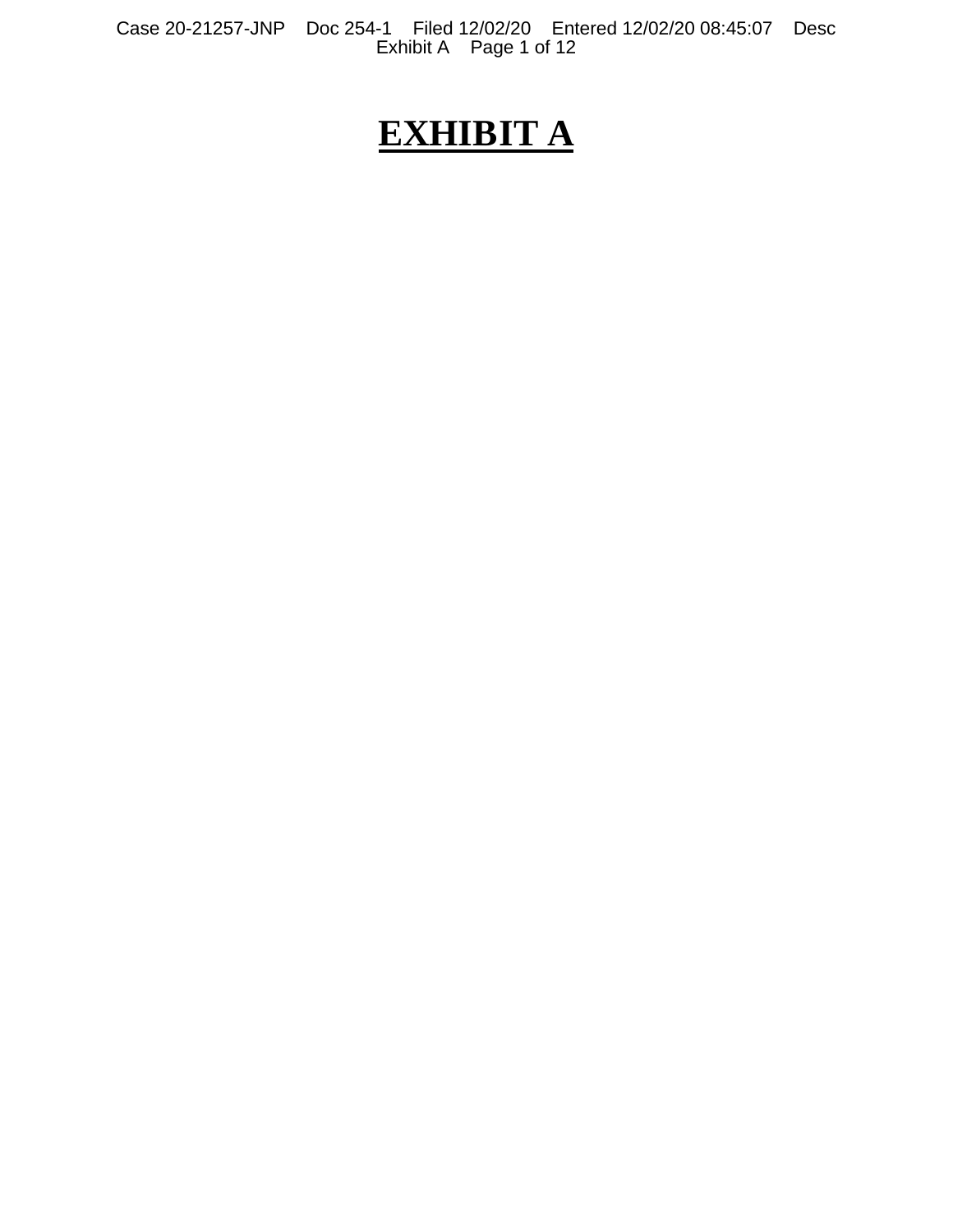#### Case 20-21257-JNP Doc 254-1 Filed 12/02/20 Entered 12/02/20 08:45:07 Desc Exhibit A Page 2 of 12

# **UNITED STATES BANKRUPTCY COURT FOR THE DISTRICT OF NEW JERSEY**

In re:

Chapter 11

THE DIOCESE OF CAMDEN, NEW JERSEY,

Case No. 20-21257 (JNP)

Debtor.

# **CONFIDENTIAL ABUSE PROOF OF CLAIM**

# **THIS FORM MUST BE** *ACTUALLY RECEIVED* **NO LATER THAN FEBRUARY 26, 2021 AT 11:59 P.M. (PREVAILING EASTERN TIME) (THE "BAR DATE").**

Carefully read the instructions that are included with this **CONFIDENTIAL ABUSE PROOF OF CLAIM** and complete all applicable questions.

For purposes of this Proof of Claim, an "Abuse Claim" is any claim (as defined in section 101(5) of the Bankruptcy Code) against The Diocese of Camden, New Jersey (the "Diocese") resulting or arising in whole or in part, directly or indirectly from any actual or alleged sexual conduct or misconduct, sexual abuse or molestation, indecent assault and/or battery, rape, pedophilia, ephebophilia, or sexually-related physical, sexually-related psychological, or sexuallyrelated emotional harm, or contacts, or interactions of a sexual nature between a child and an adult, or an adult and another adult regardless of whether consensual or nonconsensual, sexual assault, sexual battery, sexual psychological or emotional abuse, humiliation, or intimidation, or any other conduct constituting a sexual offense of any type, kind, nature or description, incest, or use of a child in a sexual performance, and seeking monetary damages or any other relief, under any theory of liability, including vicarious liability, any negligence-based theory, contribution, indemnity, or any other theory based on any acts or failures to act by the Diocese or any other person or entity for whose acts or failures to act the Diocese is or was allegedly responsible. An "Abuse Claimant" is the person asserting an Abuse Claim against the Diocese. If the Abuse Claimant is a minor, a parent or legal guardian may complete this Abuse Proof of Claim on the minor's behalf. If the Abuse Claimant is deceased or incapacitated, the Abuse Claimants ' legal representative or executor of the decedent's estate may complete this Abuse Proof of Claim on their behalf.

# **THIS PROOF OF CLAIM IS FOR ABUSE CLAIMS ONLY.**

# **TO BE VALID, THIS ABUSE PROOF OF CLAIM MUST:**

- a. Be written in English or include a translation if responses are in a language other than English;
- b. Provide responses that are complete and accurate to the best of your knowledge;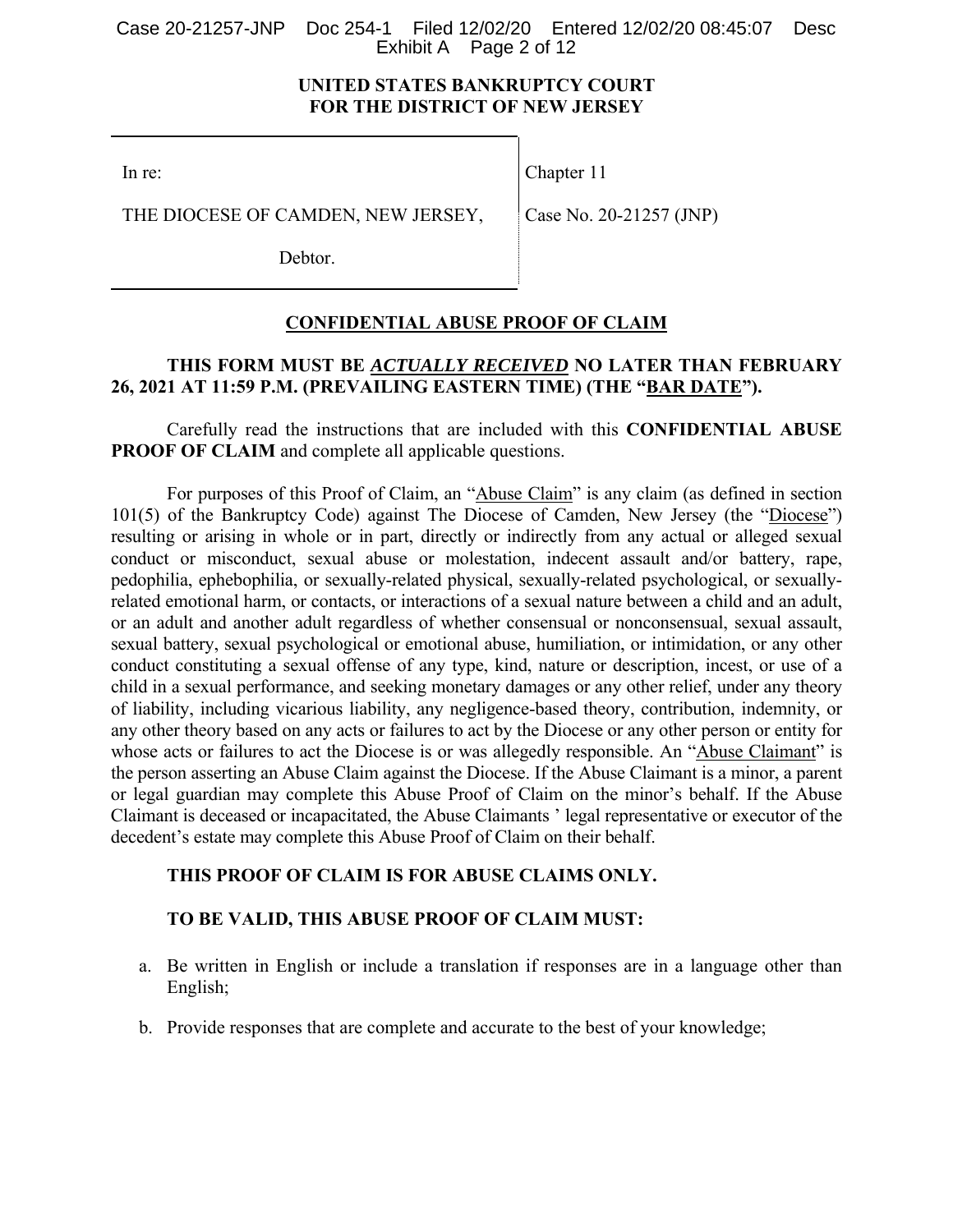Case 20-21257-JNP Doc 254-1 Filed 12/02/20 Entered 12/02/20 08:45:07 Desc Exhibit A Page 3 of 12

- c. Be signed by the Abuse Claimant, except that if the Abuse Claimant is a minor, incapacitated or deceased, this Abuse Proof of Claim may be signed by the Abuse Claimant's parent, legal guardian, or executor, as applicable; and
- d. Be actually received by Prime Clerk, the Diocese's claims and noticing agent, on or prior to the Bar Date, either:
	- i. electronically using the interface available at: https://cases.primeclerk.com/camdendiocese/EPOC-Index; or
	- ii. mail, overnight courier, or hand delivery to Prime Clerk at: The Diocese of Camden, New Jersey Claims Processing Center, c/o Prime Clerk LLC, 850 3rd Avenue, Suite 412, Brooklyn, NY 11232

**PROOFS OF CLAIM SENT BY FACSIMILE, TELECOPY, OR E-MAIL WILL NOT BE ACCEPTED.** 

# **YOU MAY WISH TO CONSULT AN ATTORNEY REGARDING THIS MATTER.**

**You may also obtain information from the Official Committee of Unsecured**  Creditors by calling toll free at  $\underline{L}$ - $\underline{\phantom{L}}$   $\cdots$  ].

**FAILURE TO COMPLETE AND RETURN THIS FORM IN A TIMELY MANNER MAY RESULT IN YOUR INABILITY TO VOTE ON A PLAN OF REORGANIZATION AND INELIGIBILITY TO RECEIVE A DISTRIBUTION IN THE ABOVE-CAPTIONED CHAPTER 11 CASE.** 

**THIS PROOF OF CLAIM FORM IS NOT SUFFICIENT TO ASSERT AN ABUSE CLAIM AGAINST ANY ENTITY OTHER THAN THE DIOCESE.** 

# **ANSWER THESE QUESTIONS TO THE BEST OF YOUR KNOWLEDGE AND ABILITY AT THE TIME YOU COMPLETE THIS FORM.**

**A PERSON WHO FILES A FRAUDULENT CLAIM COULD BE FINED UP TO \$500,000, IMPRISONED FOR UP TO 5 YEARS, OR BOTH PURSUANT TO 18 U.S.C. §§ 152, 157, and 3571.**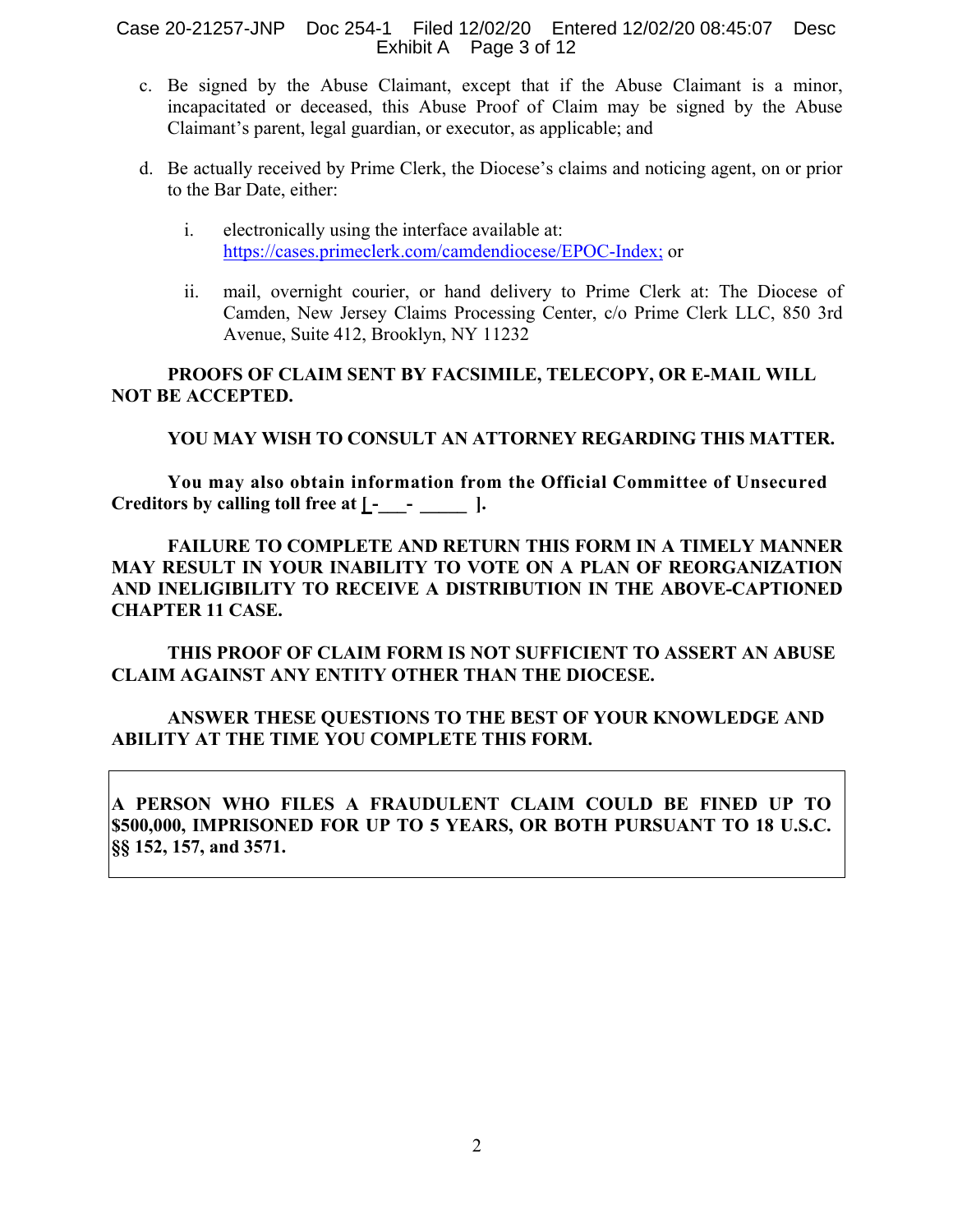#### Case 20-21257-JNP Doc 254-1 Filed 12/02/20 Entered 12/02/20 08:45:07 Desc Exhibit A Page 4 of 12

# **PART 1: CONFIDENTIALITY**

Unless the Abuse Claimant indicates below that the Abuse Claimant wants this document to be part of the public record, the Abuse Claimant's identity will be kept strictly confidential, under seal, and outside the public record pursuant to an Order of the United States Bankruptcy Court for the District of New Jersey (the "Bankruptcy Court"). However, this Abuse Proof of Claim and the information in this Abuse Proof of Claim may be provided, pursuant to confidentiality procedures approved by the Bankruptcy Court, to the Diocese, certain insurers of the Diocese, any committee formed under the Bankruptcy Code, their respective counsel, the United States Trustee, and to such other persons as the Bankruptcy Court may authorize.

# **ONLY THE ABUSE CLAIMANT MAY WAIVE THE CONFIDENTIALITY OF THIS PROOF OF CLAIM.**

| Please select only one option below:                                   |                                                                                                                                                                                                        |  |  |  |  |
|------------------------------------------------------------------------|--------------------------------------------------------------------------------------------------------------------------------------------------------------------------------------------------------|--|--|--|--|
| [1 I wish to keep my identity and this proof of<br>claim CONFIDENTIAL. | [1 I authorize my name, identity and this<br>proof of claim (together with any exhibits and<br>attachments) to be made PUBLICLY<br><b>AVAILABLE AND PART OF</b><br><b>THE</b><br><b>PUBLIC RECORD.</b> |  |  |  |  |
| Signature:                                                             |                                                                                                                                                                                                        |  |  |  |  |
| <b>Print Name:</b>                                                     |                                                                                                                                                                                                        |  |  |  |  |

# **IF YOU DO NOT CHECK EITHER BOX, IF YOU CHECK BOTH BOXES, OR IF YOU DO NOT PROVIDE YOUR NAME AND SIGNATURE ABOVE, YOUR CLAIM WILL REMAIN CONFIDENTIAL.**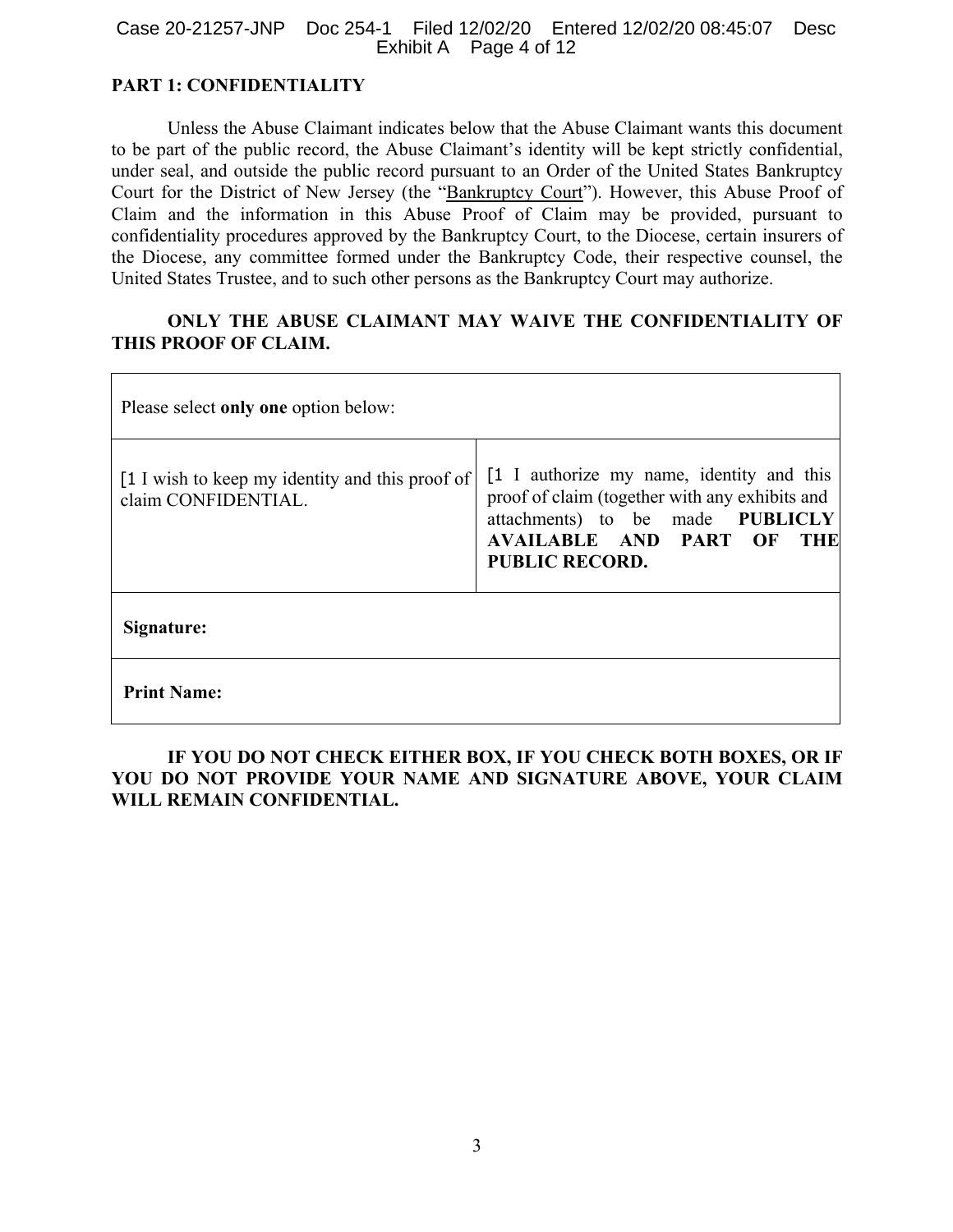#### Case 20-21257-JNP Doc 254-1 Filed 12/02/20 Entered 12/02/20 08:45:07 Desc Exhibit A Page 5 of 12

# **PART 2: IDENTIFYING INFORMATION**

# **a. Abuse Claimant**

| First Name             | Middle Initial | Last Name                                                                                           | Suffix (if any)                                                                                                    |
|------------------------|----------------|-----------------------------------------------------------------------------------------------------|--------------------------------------------------------------------------------------------------------------------|
|                        |                | the legal representative submitting the claim. If you are in jail or prison, your current address). | Mailing Address (If party is incapacitated, is a minor or is deceased, please provide the address of               |
| City                   |                | State/Prov.                                                                                         | Zip Code (Postal Code)                                                                                             |
| Telephone $No(s)$ :    |                |                                                                                                     |                                                                                                                    |
| of your own.           |                |                                                                                                     | If you are represented by counsel, you may provide your attorney's work phone number instead                       |
| Email address:<br>own. |                |                                                                                                     | Email address:<br>If you are represented by counsel, you may provide your attorney's email address instead of your |
|                        |                | Social Security Number (last four digits only): ________________________________                    |                                                                                                                    |
|                        |                | If you are in jail or prison, your identification number and location of incarceration:             |                                                                                                                    |
|                        |                |                                                                                                     | May the Diocese, the committee (if any), and their respective counsel of record in this chapter                    |
|                        |                | 11 case leave voicemails for you regarding your claim? $\Box$ Yes $\Box$ No                         |                                                                                                                    |
|                        |                |                                                                                                     | May the Diocese, the committee (if any), and their respective counsel of record in this chapter                    |
|                        |                | 11 case send confidential information to your email? $\Box$ Yes $\Box$ No                           |                                                                                                                    |
| Birth Date:            |                |                                                                                                     |                                                                                                                    |
| Month                  | Day            | Year                                                                                                |                                                                                                                    |

Any other name, or names, by which the Abuse Claimant has been known (including maiden name, if applicable):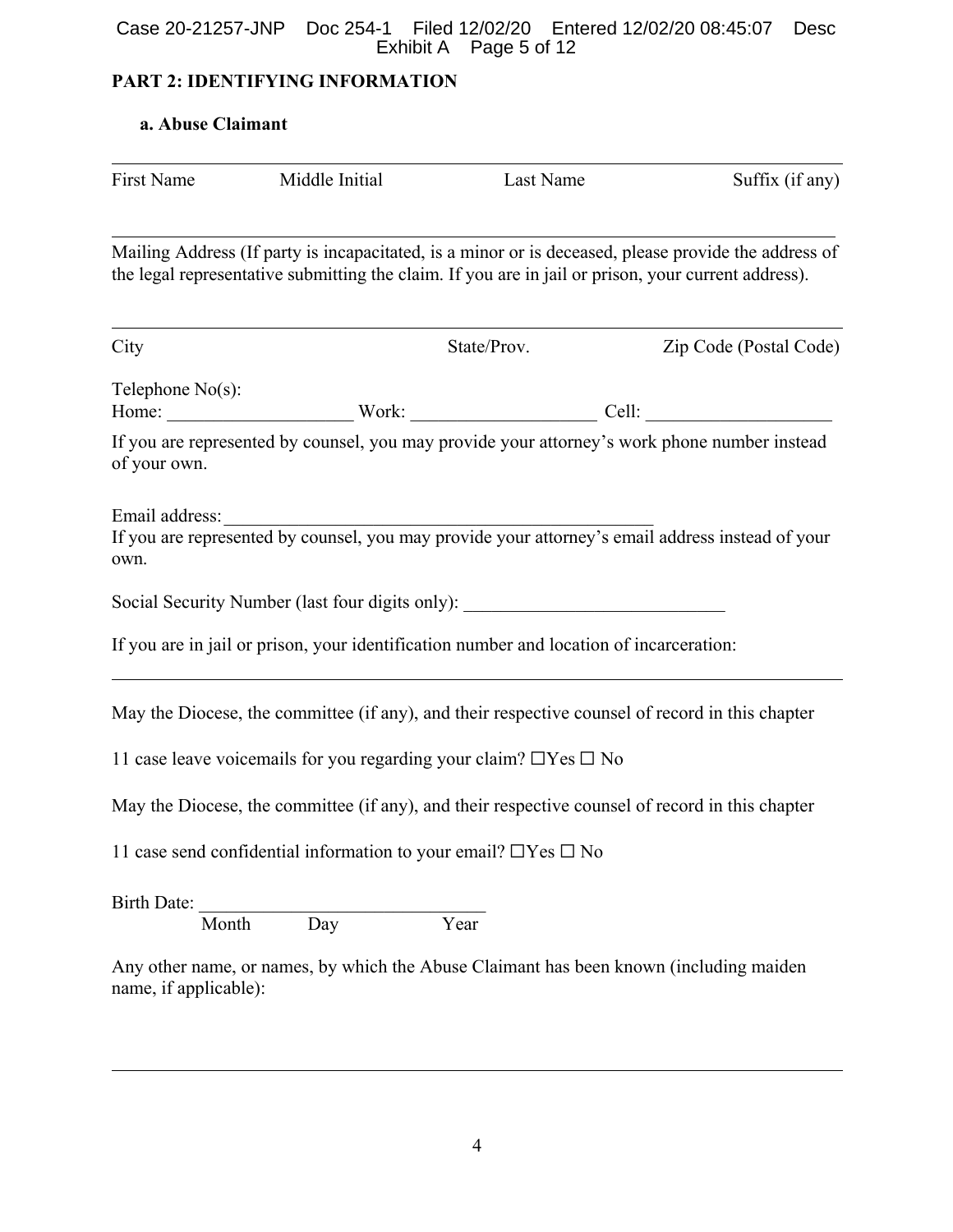### Case 20-21257-JNP Doc 254-1 Filed 12/02/20 Entered 12/02/20 08:45:07 Desc Exhibit A Page 6 of 12

# **b. Abuse Claimant's Attorney (if any):**

| Law Firm Name                  |            |             |                |                        |                |  |  |
|--------------------------------|------------|-------------|----------------|------------------------|----------------|--|--|
| Attorney's                     | First Name |             | Middle Initial |                        | Last Name      |  |  |
| <b>Street Address</b>          |            |             |                |                        |                |  |  |
| City<br>(if other than U.S.A.) |            | State/Prov. |                | Zip Code (Postal Code) | Country        |  |  |
| Telephone No.                  |            |             | Fax No.        |                        | E-mail address |  |  |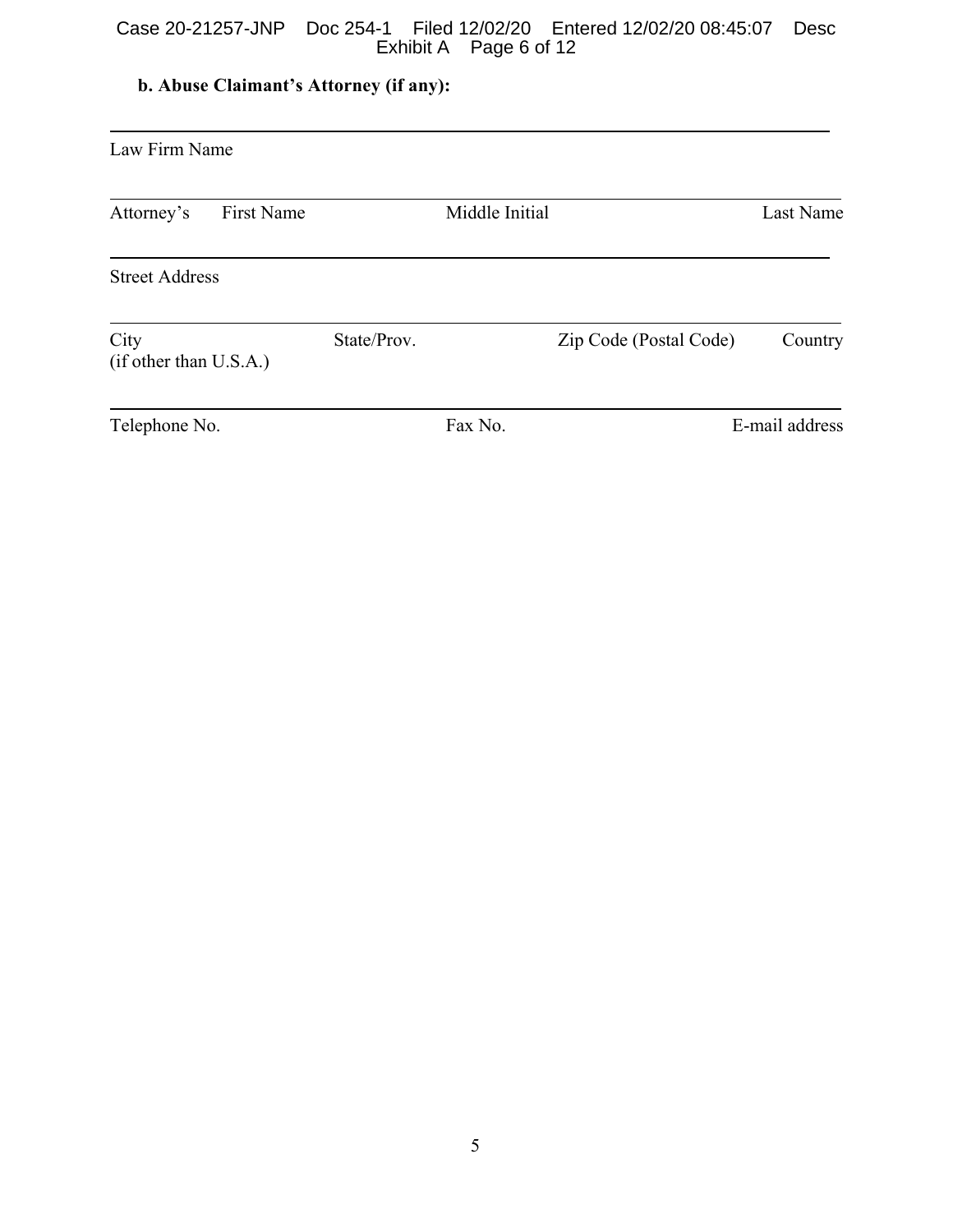### Case 20-21257-JNP Doc 254-1 Filed 12/02/20 Entered 12/02/20 08:45:07 Desc Exhibit A Page 7 of 12

# **PART 3: BACKGROUND INFORMATION**

Please describe your marital history, including the date(s) you were married, and provide your current marital status. You do not need to identify the name(s) of your spouse(s) unless you want to.

What schools have you attended? For each school, please identify the months and years of your attendance. If you cannot recall the exact months when you began or ended each school year, please identify the season (fall, winter, spring, summer).

Are you currently employed? To the best of your recollection, please describe your work history for the last ten (10) years in which you worked, including the name(s) of your current and past employers, the dates you were employed, the locations of your employment, and your job  $(s)/title(s).$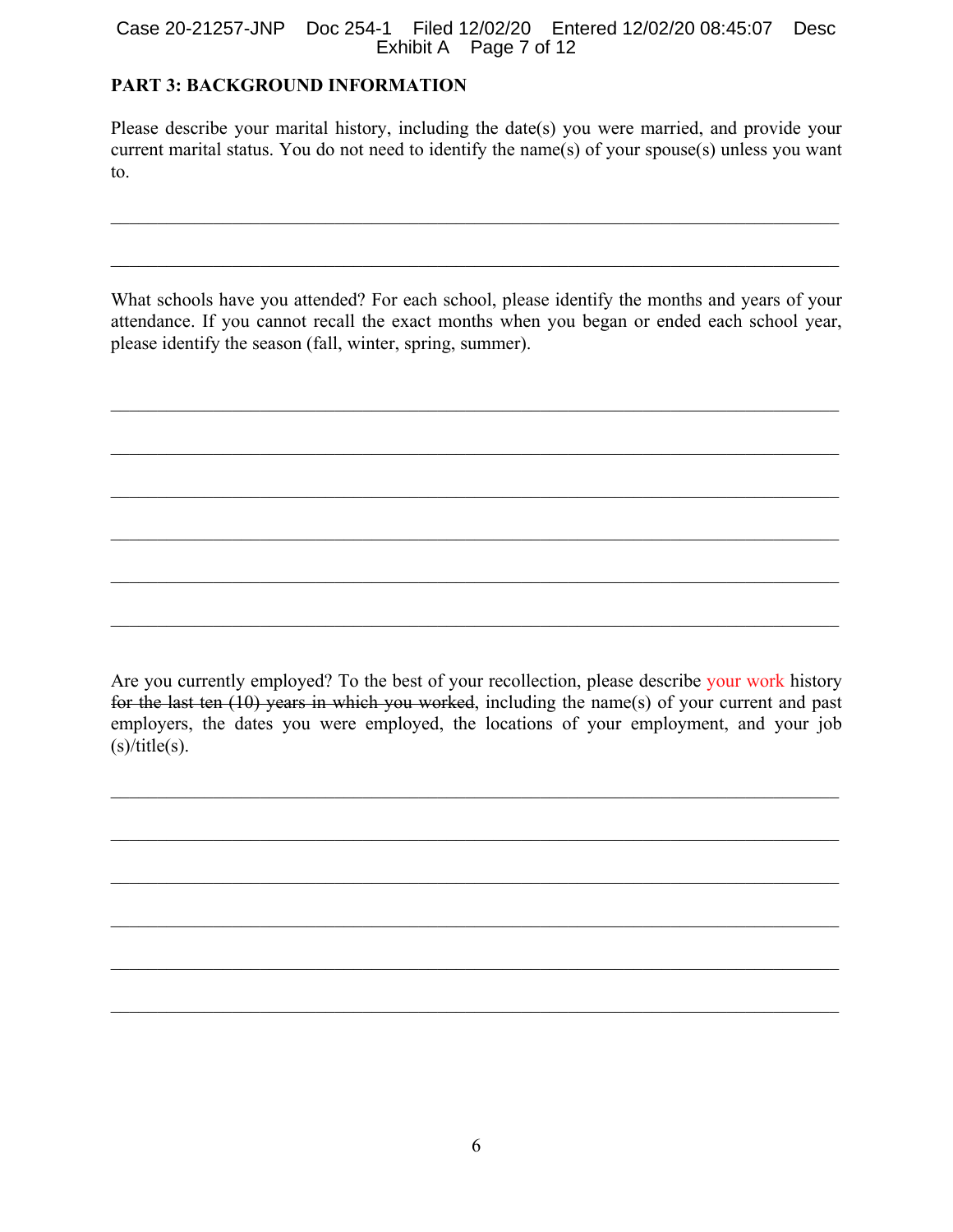#### Case 20-21257-JNP Doc 254-1 Filed 12/02/20 Entered 12/02/20 08:45:07 Desc Exhibit A Page 8 of 12

# **PART 4: NATURE OF COMPLAINT (Attach additional separate sheets if necessary)**

# **NOTE: IF YOU HAVE PREVIOUSLY FILED A LAWSUIT AGAINST THE DIOCESE IN STATE OR FEDERAL COURT, PLEASE ATTACH THE COMPLAINT AND RESPOND TO THE QUESTIONS BELOW.**

Who committed the acts of Abuse against you? Individuals identified in this section will be referred to as the "abuser" in questions below. If applicable, you may identify more than one abuser. Please provide the complete name(s) of each abuser to the best of your recollection. If you do not know the name(s) of each abuser, please identify them by title, position, relationship to you and/or other description.

 $\mathcal{L}_\mathcal{L} = \mathcal{L}_\mathcal{L} = \mathcal{L}_\mathcal{L} = \mathcal{L}_\mathcal{L} = \mathcal{L}_\mathcal{L} = \mathcal{L}_\mathcal{L} = \mathcal{L}_\mathcal{L} = \mathcal{L}_\mathcal{L} = \mathcal{L}_\mathcal{L} = \mathcal{L}_\mathcal{L} = \mathcal{L}_\mathcal{L} = \mathcal{L}_\mathcal{L} = \mathcal{L}_\mathcal{L} = \mathcal{L}_\mathcal{L} = \mathcal{L}_\mathcal{L} = \mathcal{L}_\mathcal{L} = \mathcal{L}_\mathcal{L}$ 

How did you know the abuser? For example, was the abuser at your church, school or part of another group with which you were involved? Was the abuser a relative or family friend?

If the abuser was affiliated with a church, parish, school, or Diocesan organization, please identify such church, parish, school or organization.

Where did the Abuse take place? Please be specific and complete all relevant information to the best of your recollection, including the names of locations and addresses, if known.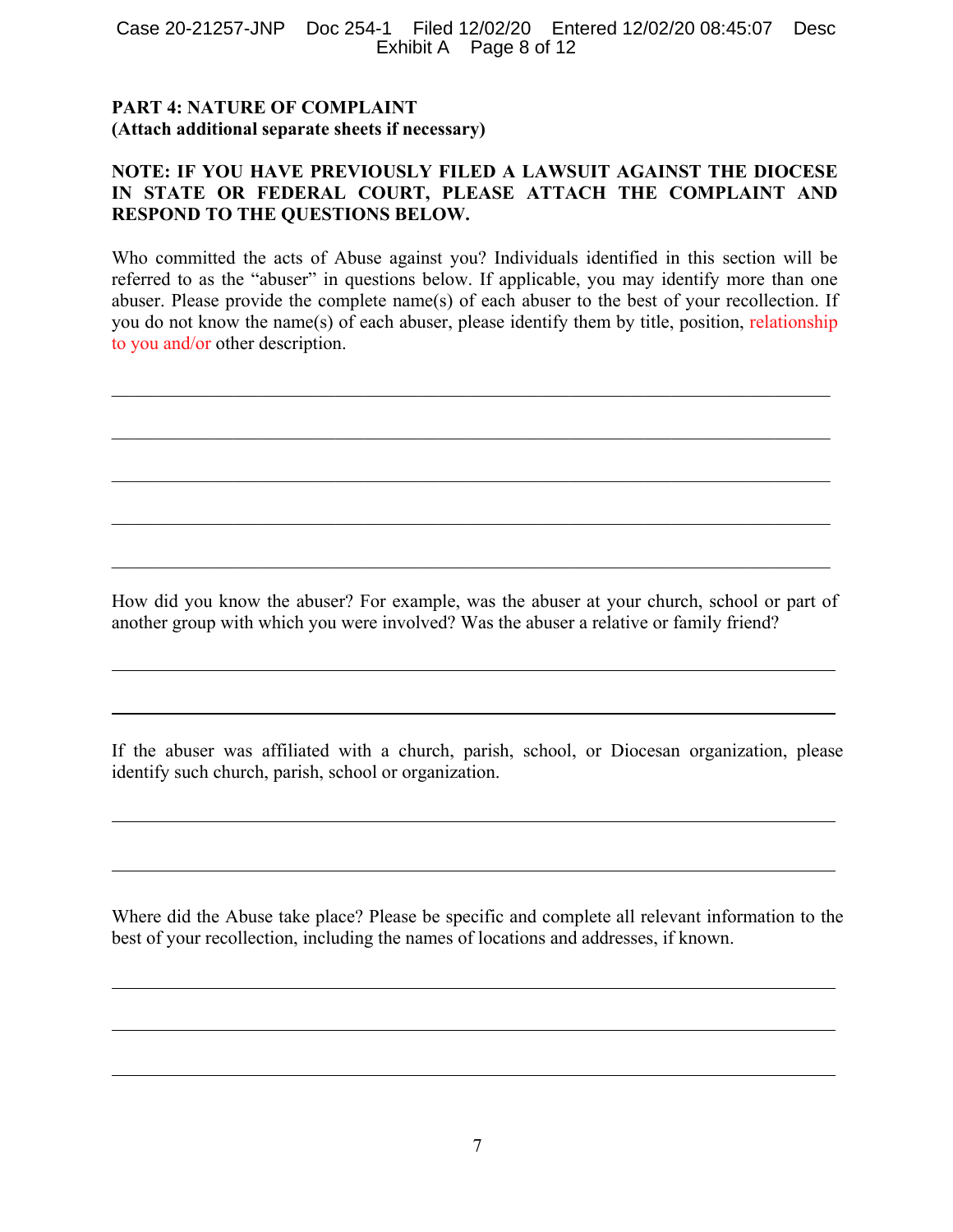# Case 20-21257-JNP Doc 254-1 Filed 12/02/20 Entered 12/02/20 08:45:07 Desc Exhibit A Page 9 of 12

When did the Abuse take place? Please be as specific as possible. If you do not recall the exact date, provide as much information as possible, including the year and season (fall, winter, spring, or summer).

How old were you at the time the Abuse began? Please be as specific as possible. If you do not recall the exact date, provide as much information as possible, including the year and season (fall, winter, spring, or summer).

How old were you at the time the Abuse ended? Please be as specific as possible. If you do not recall the exact date, provide as much information as possible, including the year and season (fall, winter, spring, or summer).

What happened (describe the nature of the Abuse against you, including the circumstances, frequency, and type(s) of Abuse):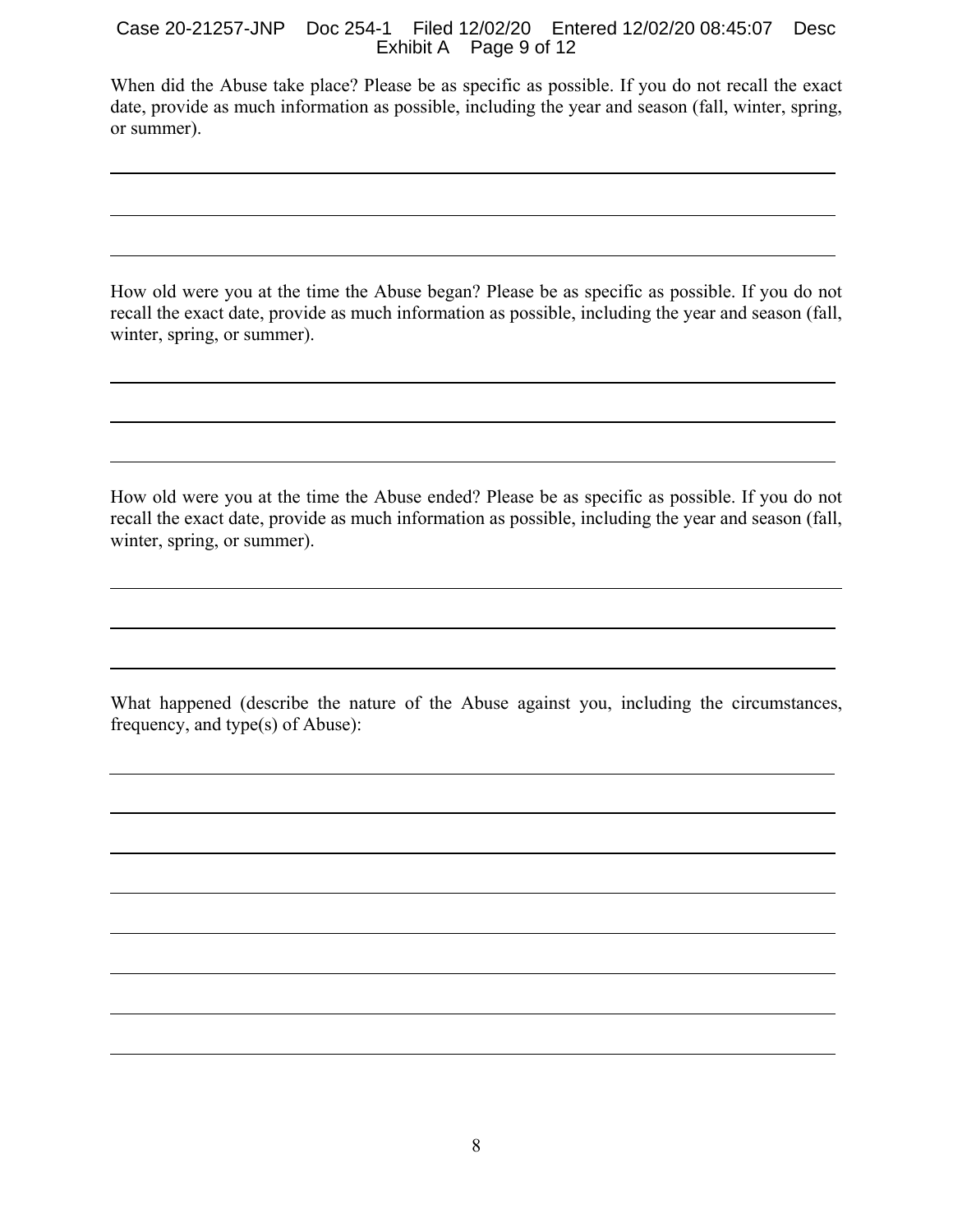#### Case 20-21257-JNP Doc 254-1 Filed 12/02/20 Entered 12/02/20 08:45:07 Desc Exhibit A Page 10 of 12

Did you tell anyone about the Abuse and, if so, whom did you tell (this would include parents, relatives, friends, representatives of the Diocese, counselors, therapists, doctors, and law enforcement authorities). If you did tell anyone, what did you tell them, and when did you tell them and what did the individual say or do in response (if anything)? You do not need to disclose any communications you may have had with an attorney.

Do you personally know or have reason to believe that the Diocese knew that your abuser was abusing you or others before or during the period when such abuse occurred? If "Yes", please provide all information that supports your conclusion, including but not limited to: (a) the name of the individual at the Diocese who knew that your abuser was abusing you or others; (b) how and when such individual(s) learned of this information; (c) describe what the individual was told or observed; and (d) how you came to have the information provided in response to this question.

Were there any witnesses to the Abuse? If there were any witnesses, please list their name(s) and any contact information you have, including addresses.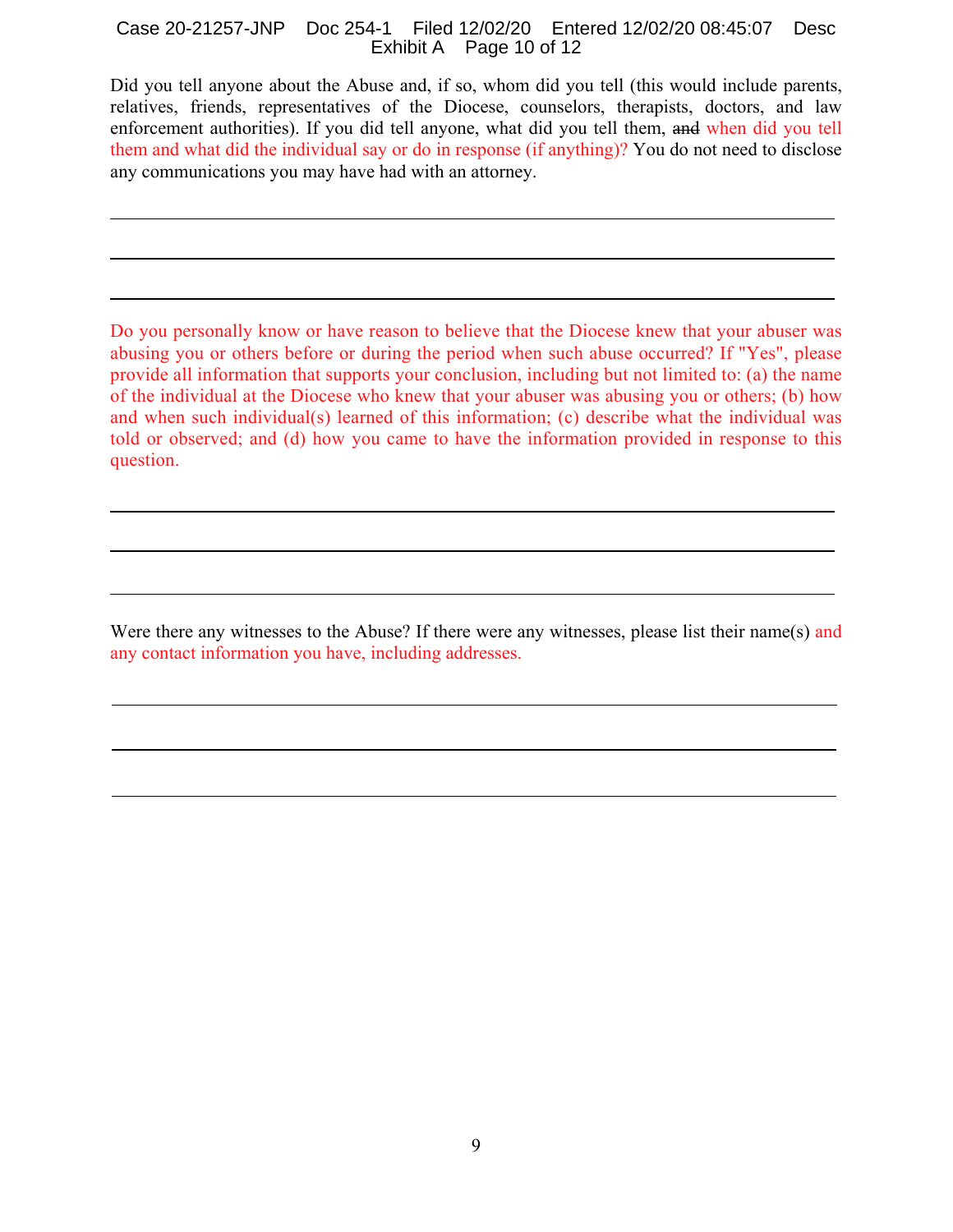#### Case 20-21257-JNP Doc 254-1 Filed 12/02/20 Entered 12/02/20 08:45:07 Desc Exhibit A Page 11 of 12

# **PART 5: IMPACT OF COMPLAINT (Attach additional separate sheets if necessary)**

What injuries and/or damages have you experienced because of the act or acts of Abuse described above? Please provide as much detail as possible. For example, describe any injuries or damages, as well as any effect on your education, employment, personal relationships, health, or faith.

Have you sought counseling or other medical or mental health treatment for your injuries? If so, with whom and when?